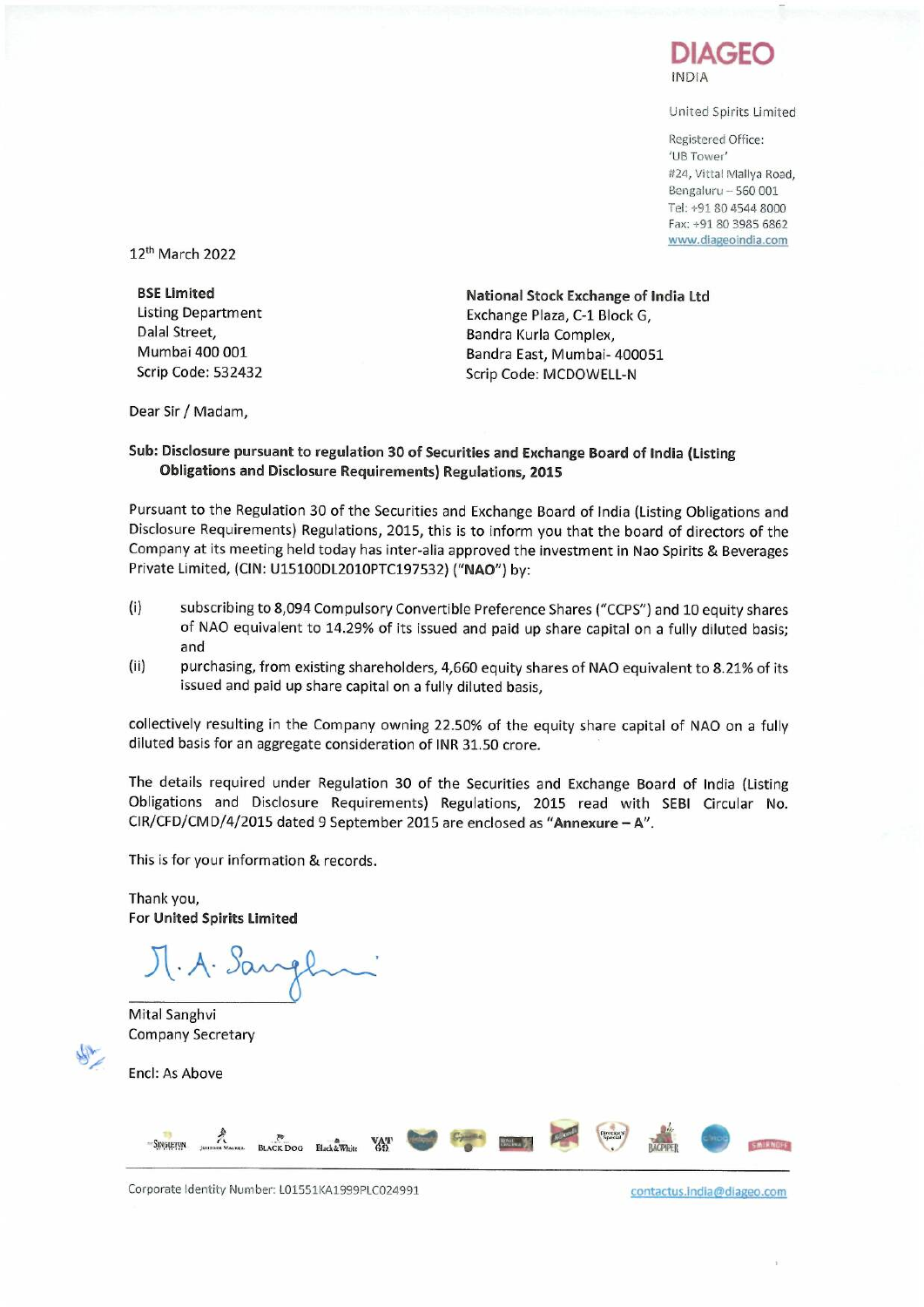$8 -$ 



 $\overline{\phantom{0}}$ 

## **Annexure A**

Disclosure pursuant to Regulation 30 of the SEBI(Listing Obligations and Disclosure Requirements) Regulations, 2015:

| No. | <b>Required Details</b>                                                                                                                                                                                                                                                                               | <b>Particulars</b>                                                                                                                                                                                                                                                                                                                                                               |
|-----|-------------------------------------------------------------------------------------------------------------------------------------------------------------------------------------------------------------------------------------------------------------------------------------------------------|----------------------------------------------------------------------------------------------------------------------------------------------------------------------------------------------------------------------------------------------------------------------------------------------------------------------------------------------------------------------------------|
| a)  | Name of the target entity details in<br>brief such as size, turnover etc.                                                                                                                                                                                                                             | Nao Spirits & Beverages Private Limited ("NAO"),<br>whose turnover and net worth for the financial year<br>ended 31 March 2021 were INR 14.07 crore and INR<br>21.31 crore respectively.                                                                                                                                                                                         |
| b)  | Whether the acquisition would fall<br>within related party transaction(s) and<br>whether the promoter / promoter<br>group / group companies have any<br>interest in the entity being acquired? If<br>yes, nature of interest and details<br>thereof and whether the same is done<br>at "arm's length" | The proposed investment would not fall within the<br>meaning of related party transaction. Further,<br>promoter / promoter group / group companies<br>have no interest in NAO.                                                                                                                                                                                                   |
| c)  | Industry to which the entity being<br>acquired belongs                                                                                                                                                                                                                                                | As an alcohol beverage company, NAO is engaged<br>in the business of development, marketing & selling<br>of craft alcoholic beverage products, both within<br>and outside India.                                                                                                                                                                                                 |
| d)  | Objects and effects of acquisition<br>(including but not limited to, disclosure<br>of reasons for acquisition of target<br>entity, if its business is outside the<br>main line of business of the listed<br>entity)                                                                                   | With this investment, Company enters the Indian<br>provenance<br>premium<br>craft<br>gin<br>segment,<br>complimented by its world class premium & luxury<br>gin portfolio of Gordon's and Tanqueray.                                                                                                                                                                             |
| e)  | Brief details of any governmental or<br>regulatory approvals required for the<br>acquisition                                                                                                                                                                                                          | None                                                                                                                                                                                                                                                                                                                                                                             |
| f)  | Indicative time period for completion<br>of the acquisition                                                                                                                                                                                                                                           | On or before 30 April 2022                                                                                                                                                                                                                                                                                                                                                       |
| g)  | Nature of consideration - whether cash<br>consideration or share swap and<br>details of the same                                                                                                                                                                                                      | Cash consideration                                                                                                                                                                                                                                                                                                                                                               |
| h)  | Cost of acquisition or the price at which<br>the shares are acquired                                                                                                                                                                                                                                  | <b>INR 31.50 crore</b>                                                                                                                                                                                                                                                                                                                                                           |
| i)  | Percentage of shareholding / control<br>acquired and / or number of shares<br>acquired                                                                                                                                                                                                                | (i)<br>subscribing to 8,094 Compulsory Convertible<br>Preference Shares ("CCPS") and 10 equity<br>shares of NAO equivalent to 14.29% of its<br>issued and paid up share capital for INR 20<br>crore; and<br>(ii)<br>purchasing, from existing shareholders, 4,660<br>equity shares of NAO equivalent to 8.21% of its<br>issued and paid up share capital for INR 11.50<br>crore. |